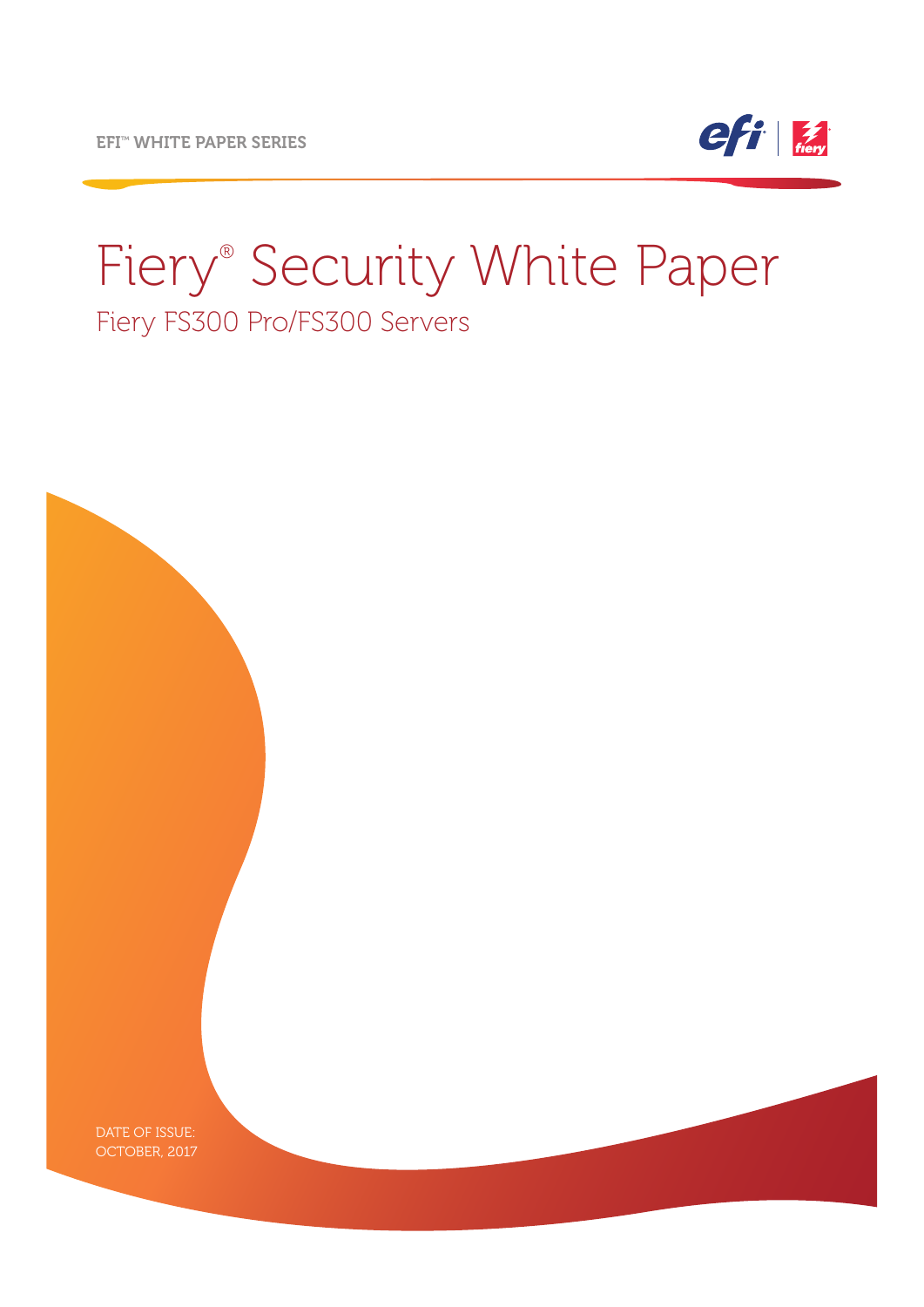# Contents:

| 1. | Document overview                                         | 3 |
|----|-----------------------------------------------------------|---|
|    | 1.1 EFI security philosophy                               | 3 |
|    | 1.2 Configure the Security Feature<br>via Fiery Configure | 3 |
|    | 2. Hardware and physical security                         | 4 |
|    | 2.1 Volatile memory                                       | 4 |
|    | 2.2 Nonvolatile memory and<br>data storage                | 4 |
|    | 2.2.1 Flash memory                                        | 4 |
|    | 2.2.2 CMOS                                                | 4 |
|    | <b>2.2.3 NVRAM</b>                                        | 4 |
|    | 2.2.4 Hard disk drive                                     | 4 |
|    | 2.2.5 Physical ports                                      | 4 |
|    | 2.3 Local interface                                       | 4 |
|    | 2.4 Removable HDD Kit Option                              | 5 |
|    | 2.4.1 For external servers                                | 5 |
|    | 2.4.2 For embedded servers                                | 5 |
| 3  | Network security                                          | 6 |
|    | 3.1 Network ports                                         | 6 |
|    | 3.2 IP filtering                                          | 6 |
|    | 3.3 Network encryption                                    | 6 |
|    | 3.3.1 IPsec                                               | 6 |
|    | 3.3.2 SSL and TLS                                         | 7 |
|    | 3.3.3 Certificate management                              | 7 |
|    | 3.4 IEEE 802.1X                                           | 7 |
|    | <b>3.5 SNMP V3</b>                                        | 7 |
|    | 3.6 Email security                                        | 7 |
|    | 3.6.1 POP before SMTP                                     | 7 |
|    | 3.6.2 OP25B                                               | 7 |

| 4. Access control                        | 8        |
|------------------------------------------|----------|
| 4.1 User authentication                  | 8        |
| 4.2 Fiery software authentication        | 8        |
|                                          |          |
| 5. Operating system                      |          |
| environment                              | 9        |
| 5.1 Start-up procedures                  | 9        |
| 5.2 Linux                                | 9        |
| 5.2.1 Linux antivirus software           | 9        |
| 5.3 Windows°10                           | 9        |
| 5.3.1 Microsoft° security patches        | 9        |
| 5.3.2 Windows update tools               | 9        |
| 5.3.3 Windows antivirus software         | 9        |
| 5.4 Email viruses                        | 10       |
|                                          |          |
| 6. Data security                         | 11       |
| 6.1 Encryption of critical information   | 11       |
| 6.2 Standard printing                    | 11       |
| 6.2.1 Hold, print and                    |          |
| sequential print queues                  | 11       |
| 6.2.2 Printed queue                      | 11       |
| 6.2.3 Direct queue                       |          |
| (Direct connection)                      | 11       |
| 6.2.4 Job deletion<br>6.2.5 Secure erase | 11<br>11 |
|                                          | 12       |
| 6.2.6 System memory                      | 12       |
| 6.3 Secure print<br>6.3.1 Workflow       | 12       |
|                                          | 12       |
| 6.4 Email printing                       | 13       |
| 6.5 Job management                       | 13       |
| 6.6 Job log                              | 13       |
| 6.7 Setup                                | 13       |
| 6.8 Scanning                             |          |
| 7. Guidelines for a secure               |          |
| Fiery configuration                      | 14       |
|                                          |          |
| 8. Conclusion                            | 15       |
|                                          |          |

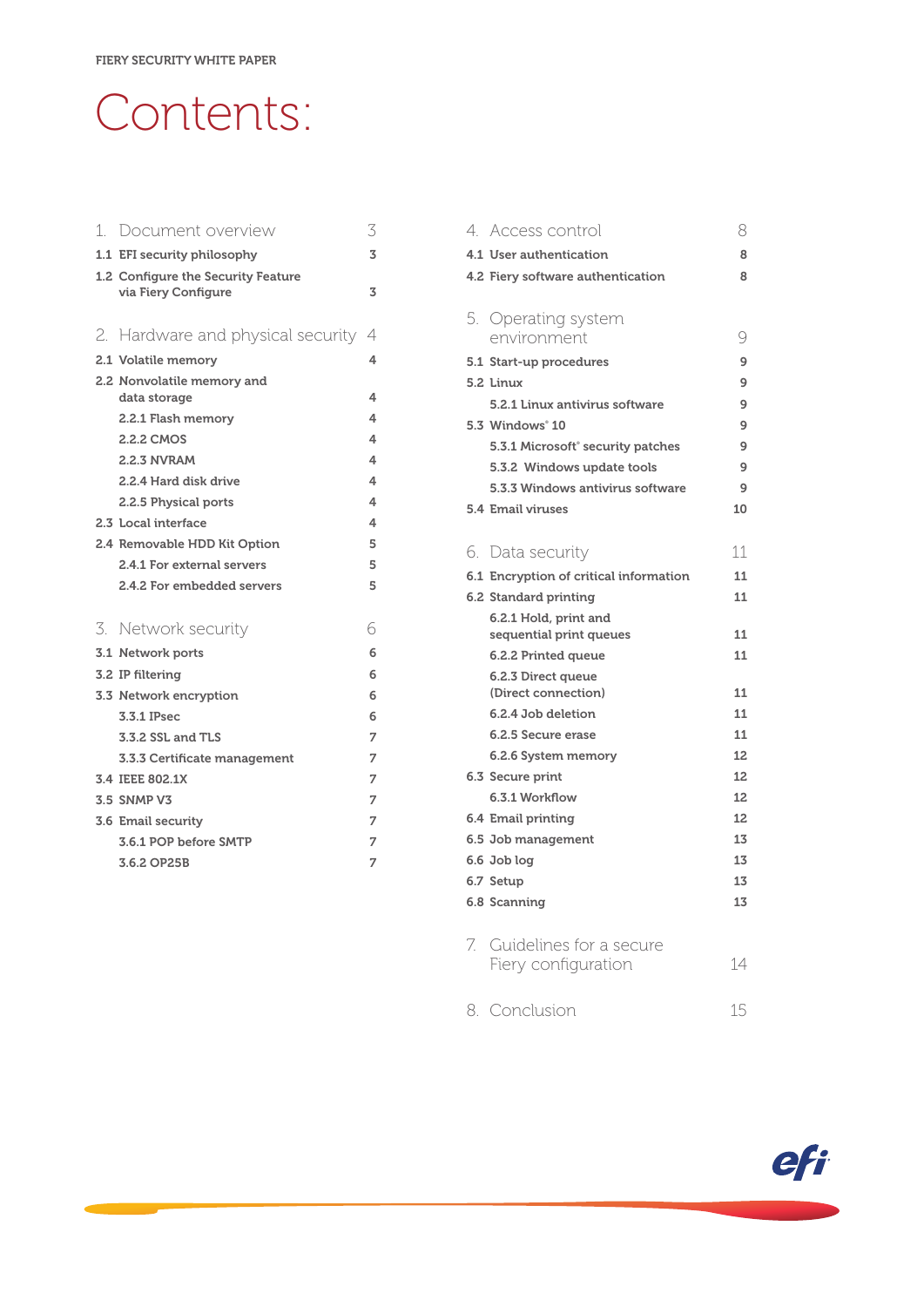### 1. Document overview

This document gives end users an overview of the Fiery® server's architecture and functional aspects as they relate to device security in the Fiery FS300/FS300 Pro servers. It covers hardware, network security, access control, operating system, and data security.

The document's intent is to help end users understand all the Fiery server's security features that they can benefit from and to understand its potential vulnerabilities.

#### *1.1 EFI security philosophy*

EFI™ understands that security is one of the top concerns for business worldwide today, so we've built strong security features into the Fiery servers to protect companies' most valuable assets. We also proactively work with our global Fiery partners and our cross-functional teams to determine companies' current and future security requirements so that security doesn't become an issue with our products. As always, we still recommend that end users combine Fiery security features with other safeguards, such as secure password and strong physical security procedures, to achieve overall system security.

#### *1.2 Configure the security feature via Fiery Configure*

Fiery users who access the Fiery server via Fiery Command WorkStation® using the Administrator login can configure all Fiery features via Fiery Configure. Fiery Configure can be launched from Fiery Command WorkStation or WebTools® under the Configure tab.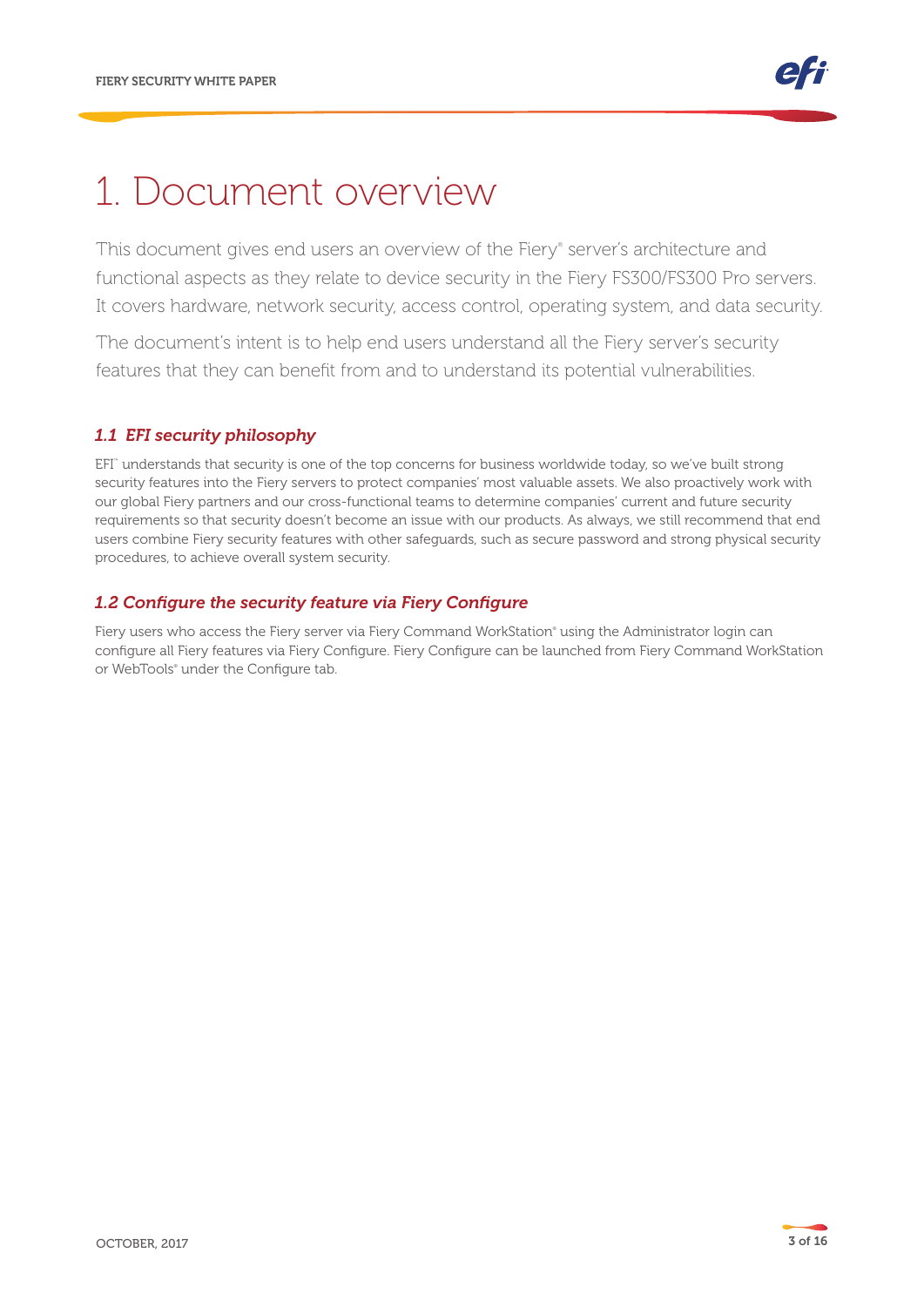# 2. Hardware and physical security

#### *2.1 Volatile memory*

The Fiery server uses volatile RAM for the CPU's local memory and for the operating system, Fiery system software and image data's working memory. Data that is written to RAM is held while the power is on. When the power is turned off, all data is deleted.

#### *2.2 Nonvolatile memory and data storage*

The Fiery server contains several types of nonvolatile data storage technologies to retain data on the Fiery server when the power is turned off. This data includes system programming information and user data.

#### *2.2.1 Flash memory*

Flash memory stores the self-diagnosis and boot programme (BIOS) and some system configuration data. This device is programmed at the factory and can be reprogrammed only by installing special patches created by EFI. If the data is corrupted or deleted, the system does not start.

A portion of the flash memory also is used to record the use of dongle to activate Fiery software options.

No user data is stored on this device, and the user does not have data access to it.

### *2.2.2 CMOS*

The battery-backed CMOS memory is used to store the server's machine settings. None of this information is considered confidential or private. Users may access these settings on a Windows 10 IoT Enterprise 2016 LTSB (Windows 10) server via the Fiery NX station using the monitor, keyboard and mouse, if installed.

### *2.2.3 NVRAM*

There are a number of small NVRAM devices in the Fiery server that contain operational firmware. These devices contain non–customer specific operational information. The user does not have access to the data contained on them.

### *2.2.4 Hard disk drive*

During normal print and scan operations as well as during creation of job management information, image data is written to a random area on the hard disk drive (HDD).

Image data and job management information can be deleted by an Operator or at the end of a pre-set time period, making image data inaccessible.

To protect the image data from unauthorised access, EFI provides a secure erase feature (see section 6.2.5). Once enabled by the system Administrator, the selected operation is carried out at the appropriate time to securely erase deleted data on the HDD.

#### *2.2.5 Physical ports*

The Fiery server can be connected through the following external ports:

| <b>FIERY PORTS</b>               | <b>FUNCTION</b>          | <b>ACCESS</b>                                                                                    | <b>ACCESS</b><br><b>CONTROL</b>                                                                                                        |
|----------------------------------|--------------------------|--------------------------------------------------------------------------------------------------|----------------------------------------------------------------------------------------------------------------------------------------|
| Ethemet<br>$RJ-45$<br>connector  | Ethernet<br>connectivity | Network<br>connections<br>(see printing<br>and network<br>connections<br>below)                  | Using Fiery IP<br>filtering to<br>control access                                                                                       |
| Copier<br>interface<br>connector | Print/Scan               | Dedicated<br>for sending/<br>receiving to/<br>from the<br>print engine                           | N/A                                                                                                                                    |
| <b>USB Port</b>                  | USB device<br>connection | Plug-and-play<br>connector<br>designed<br>for use with<br>optional<br>removable<br>media devices | USB printing<br>can be turned<br>off. Access to<br>USB storage<br>devices can<br>be turned<br>off through<br>Windows'<br>Group Policy. |

### *2.3 Local interface*

The user can access the Fiery functions at the Fiery NX station's monitor or at the Fiery QuickTouch touchscreen display on Fiery servers. Security access on the Fiery server with Fiery NX station is controlled through a Windows Administrator password. The Fiery QuickTouch touchscreen display provides very limited functions that do not impose any security risk.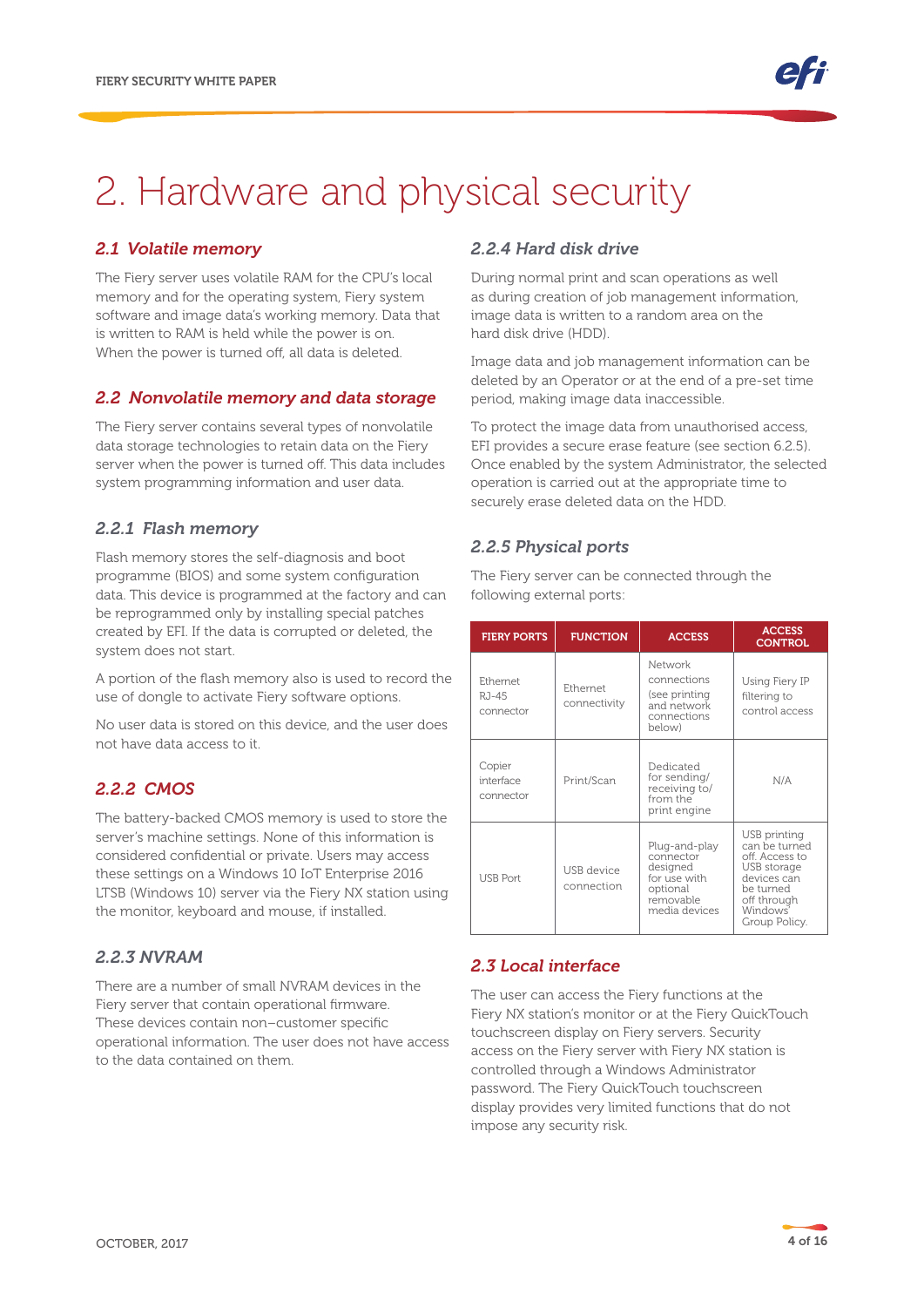#### *2.4 Removable HDD kit option*

The Fiery server supports a removable HDD option kit for increased security. This kit allows the user to lock the server drive(s) into the system for normal operation and to remove the drives to a secure location after powering down the server.

#### *2.4.1 For external servers*

Fiery servers support a removable HDD option kit. Whether this option kit is available for a specific Fiery product depends on the terms of EFI's development and distribution agreements with its individual Fiery partners.

#### *2.4.2 For embedded servers*

Embedded products can only offer removable HDD as a Fiery partner coordinated option because the mounting location and brackets for the multifunction printer (MFP) must be developed jointly with the Fiery partner. The option kit is to take the internal HDD out from embedded chassis and mount to an external and separately powered enclosure.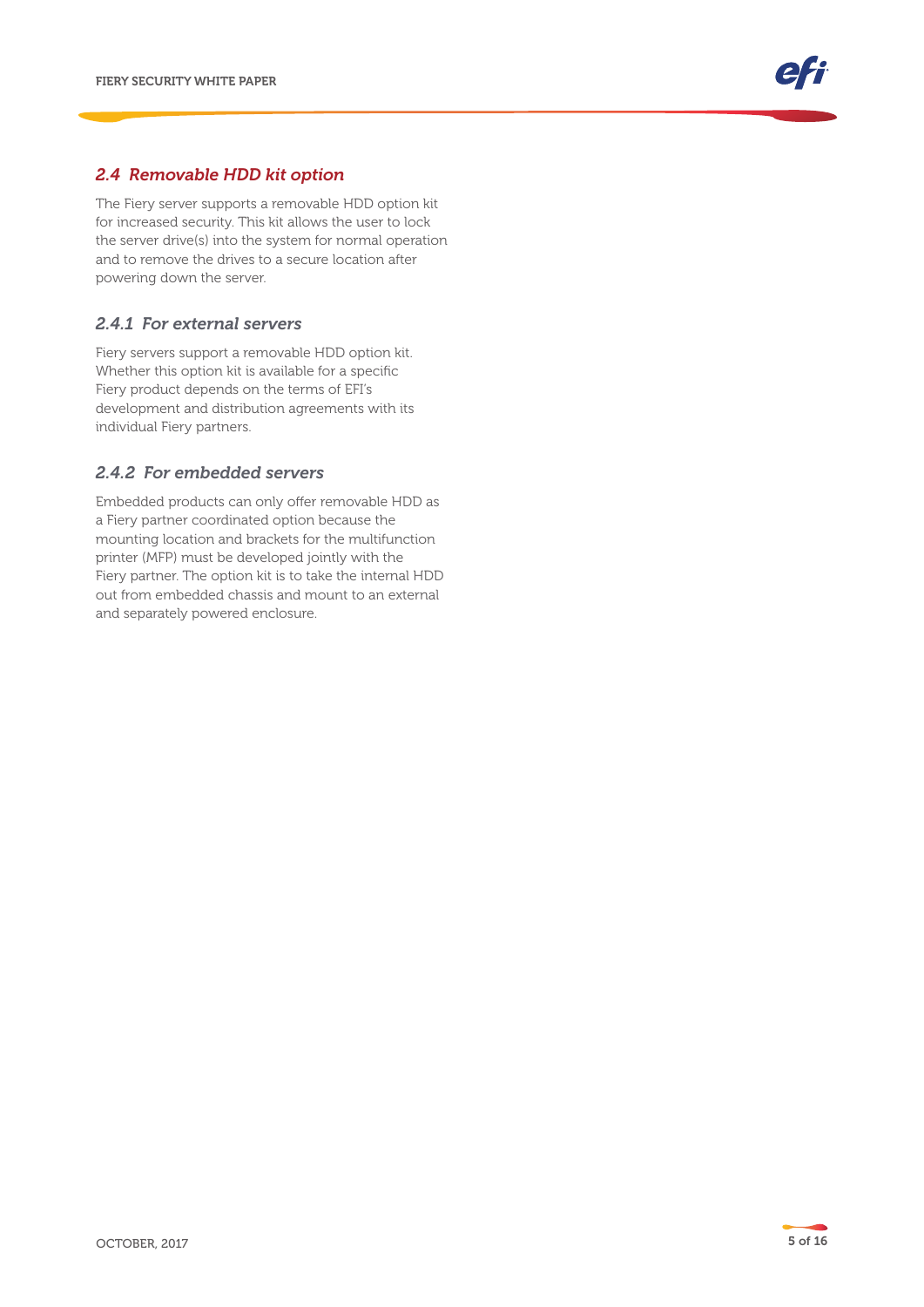# 3. Network security

Standard network security features on the Fiery server include the ability to permit only authorised users and groups to access and print to the output device, limiting device communications to designated IP addresses and controlling the availability of individual network protocols and ports as desired.

Even though Fiery servers come with various security features, it is not an internet facing server. It should be deployed in a protected environment and its accessibility should be properly configured by the network Administrator.

#### *3.1 Network ports*

The Fiery server allows the network Administrator the ability to selectively enable and disable the following IP ports. As a result, unwanted device communication and system access via specific transport protocols can be effectively blocked.

By default, port filtering is enabled. Filtering a port prevents users outside the Fiery server from connecting to the Fiery server using the specified ports. If the port is unblocked, users are allowed to connect to that port.

Other TCP ports, except those specified by the Fiery partner, are disabled. Any service dependent on a disabled port cannot be accessed remotely.

| <b>TCP</b> | <b>UDP</b> | <b>PORT NAME</b> | <b>DEPENDENT</b><br><b>SERVICE(S)</b>                                                                                                                                                 |
|------------|------------|------------------|---------------------------------------------------------------------------------------------------------------------------------------------------------------------------------------|
| $20 - 21$  |            | <b>FTP</b>       |                                                                                                                                                                                       |
| 80         |            | <b>HTTP</b>      | WebTools, iPP                                                                                                                                                                         |
| 135        |            | MS RPC           | Microsoft <sup>®</sup> RPC<br>Service (Windows 10<br>only). An additional<br>port in the range<br>49152-65536 will be<br>opened to provide<br>SMB-related point<br>and print service. |
| 137-139    |            | <b>NETBIOS</b>   | Windows Printing                                                                                                                                                                      |
|            | 161, 162   | <b>SNMP</b>      | WebTools, Fiery<br>Central, some legacy<br>utilities, other<br>SNMP-based tools                                                                                                       |
|            | 427        | <b>SLP</b>       |                                                                                                                                                                                       |
| 443        |            | <b>HTTPS</b>     | WebTools, IPP/s                                                                                                                                                                       |
| 445        |            | SMB/IP           | SMB over TCP/IP                                                                                                                                                                       |
|            | 500        | <b>ISAKMP</b>    | <b>IPsec</b>                                                                                                                                                                          |
| 515        |            | <b>LPD</b>       | LPR printing, some<br>legacy utilities (such<br>as WebTools, older<br>versions of CWS)                                                                                                |

| <b>TCP</b>                                         | <b>UDP</b> | <b>PORT NAME</b> | <b>DEPENDENT</b><br><b>SERVICE(S)</b>                                                                                                                                                                        |
|----------------------------------------------------|------------|------------------|--------------------------------------------------------------------------------------------------------------------------------------------------------------------------------------------------------------|
| 631                                                |            | <b>IPP</b>       | <b>IPP</b>                                                                                                                                                                                                   |
|                                                    | 4500       | <b>IPsec NAT</b> | <b>IPsec</b>                                                                                                                                                                                                 |
|                                                    | 5353       | Multicase DNS    | Bonjour                                                                                                                                                                                                      |
| 3389                                               |            | <b>RDP</b>       | Remote Desktop<br>(Windows Fiery<br>servers only)                                                                                                                                                            |
| 3702                                               | 3702       | WS-Discovery     | <b>WSD</b>                                                                                                                                                                                                   |
| 6310<br>8010<br>8021-8022<br>8090<br>9906<br>21030 | 9906       | EFI ports        | Command<br>WorkStation 5 and<br>6, Fiery Central, EFI<br>SDK-based tools,<br>Fiery Printer Driver<br>bi-di functions,<br>WebTools, Fiery<br>Direct Mobile<br>Printing, and<br>Native Document<br>Conversion. |
| 9100-9103                                          |            | Printing port    | Port 9100                                                                                                                                                                                                    |

Other TCP ports, except those specified by the Fiery partner, are disabled. Any service dependent on a disabled port cannot be accessed remotely.

The Fiery Administrator also can enable and disable the different network services provided by the Fiery server.

The local Administrator can define SNMP read and write community names and other security settings.

#### *3.2 IP filtering*

IP filtering allows the Administrator to set a default policy to allow or deny all incoming packets. In addition, up to 16 IP addresses or ranges can be configured to override the default policy. A filter policy of "deny" will drop those packets that match any of the IP filter rules, and a default policy of "allow" will accept such packets.

#### *3.3 Network encryption*

#### 3.3.1 IPsec

IPsec or internet protocol security provides security to all applications over IP protocols through encryption and authentication of each and every packet.

The Fiery server uses pre-shared key authentication to establish secure connections with other systems over IPsec.

Once secure communication is established over IPsec between a client computer and a Fiery server, all communications — including print jobs — are securely transmitted over the network.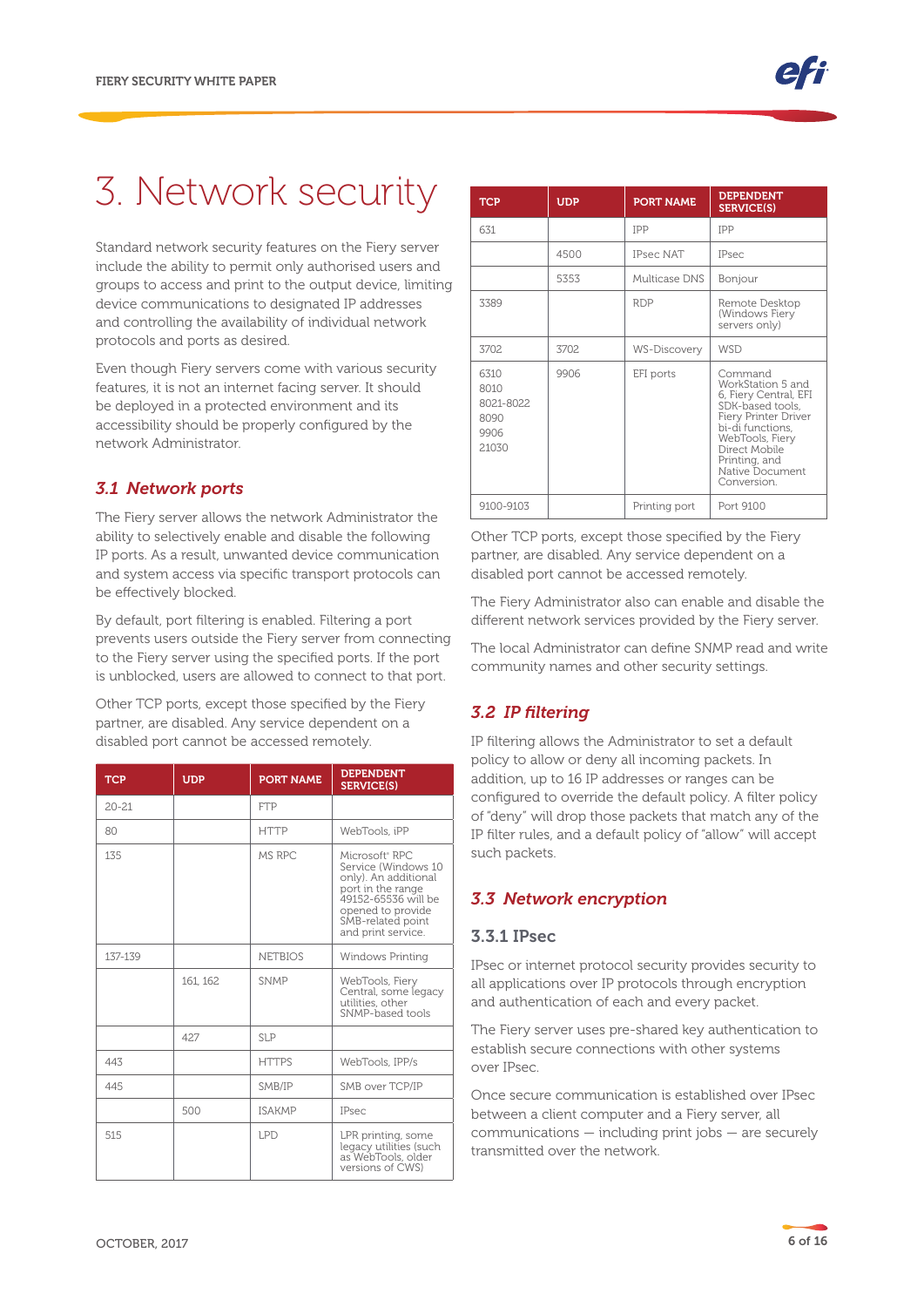#### *3.3.2 SSL and TLS*

SSL/TLS are application-level protocols used for transmitting messages over the internet securely. Fiery servers support TLS v1.1 and v1.2 protocols. SSL v3 and TLS 1.0 have been disabled on the Fiery server. All incoming connection requests using those two protocol versions will be denied.

#### *3.3.3 Certificate management*

Fiery servers provide a certificate management interface to manage the certificates used in various SSL/TLS communications. It supports the X.509 certificate format.

Certificate management allows the Fiery Administrator to do the following:

- Create self-signed digital certificates
- Add a certificate and its corresponding private key for the Fiery server
- Add, browse, view, and remove certificates from a trusted certificate store

#### *3.4 IEEE 802.1x*

802.1x is an IEEE standard protocol for port-based network access control. This protocol provides an authentication mechanism before the device gets access to the LAN and its resources.

When enabled, the Fiery server can be configured to use EAP MD5-Challenge or PEAP-MSCHAPv2 to authenticate to an 802.1x authentication server.

Fiery server authenticates at boot time or when the ethernet cable is disconnected and reconnected.

#### *3.5 SNP v3*

The Fiery server supports SNMPv3 as it is a secured network protocol for managing devices on IP networks. SNMPv3 communication packets can be encrypted to ensure confidentiality. It also ensures message integrity and authentication.

The Fiery Administrator can select from three levels of security in SNMPv3. The Fiery Administrator also has the option to require authentication before allowing SNMP transactions and to encrypt SNMP user names and passwords.

#### *3.6 Email security*

The Fiery server supports the POP and SMTP protocols. To protect the service against attack and improper use, the Fiery Administrator can enable additional security features such as the following.

#### *3.6.1 POP before SMTP*

Some email servers still support unsecured SMTP protocol that allows anyone to send email without authentication. To prevent unauthorised access, some email servers require email clients to authenticate over POP before using SMTP to send an email. For such email servers, the Fiery Administrator would need to enable POP authentication before SMTP.

#### *3.6.2 OP25B*

Outbound port 25 blocking (OP25B) is an antispam measure whereby ISPs may block packets going to port 25 through their routers. The email configuration interface allows the Fiery Administrator to specify a different port.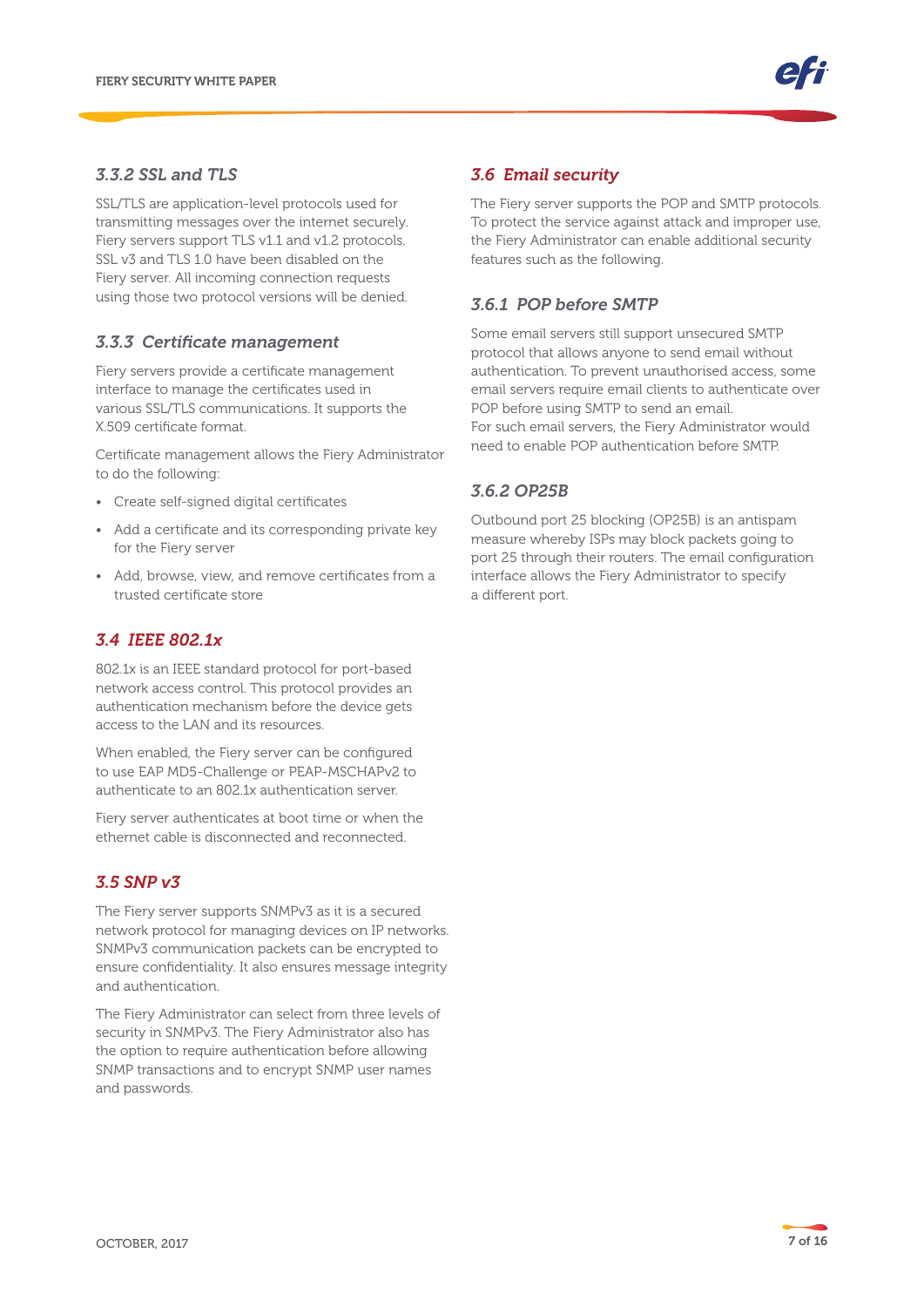### 4. Access control

#### *4.1 User authentication*

The Fiery server user authentication feature allows the Fiery server to do the following:

- Authenticate user names
- Authorise actions based on the user's privileges

The Fiery server can authenticate users who are:

- Domain-based: users defined on a corporate server and accessed via LDAP
- Fiery-based: users defined on the Fiery server

The Fiery server authorises a users' actions based on their group membership. Each group is associated with a set of privileges (e.g., print in b&w, print in colour or b&w), and the actions of group members are limited to those privileges.

The Fiery Administrator can modify the privileges of any Fiery group with the exception of the Administrator, Operator and guest accounts.

For this version of user authentication, the different privilege levels that can be edited or selected for a group are as follows:

- Print in b&w: This privilege allows group members to print jobs on the Fiery server. If the user does not have the "print in colour and b&w" privilege, the Fiery server forces the job to print in black and white (B&W).
- Print in colour and b&w: This privilege allows group members to print jobs on the Fiery server with full access to the colour and greyscale printing capabilities of the Fiery servers. Without this or the print in b&w privilege, the print job fails to print and users are not able to submit the job via FTP (colour devices only).
- Fiery mailbox: This privilege allows group members to have individual mailboxes. The Fiery server creates a mailbox based on the username with a mailbox privilege. Access to this mailbox is limited to users with the mailbox username/ password.
- Calibration: This privilege allows group members to perform colour calibration.
- Create server presets: This privilege allows group members to create server presets in order to allow other Fiery users access to commonly used job presets.

• Manage workflows: This privilege allows group members to create, publish or edit virtual printers.

Note: User authentication replaces member printing/ group printing features.

#### *4.2 Fiery software authentication*

The Fiery server defines Administrator and Operator users. These users are specific to the Fiery software and are not related to Windows-defined users or roles. It is recommended that Administrators require passwords to access the Fiery server. Additionally, EFI recommends that the Administrator change the default password to meet the end user's security requirements.

The three users on the Fiery server allow access to the following privileges:

- Administrator: Gets full control over all of the Fiery server's functionalities
- Operator: Has most of the same privileges as the Administrator, but has no access to some server functions, such as set-up, and cannot delete the job log
- Guest (default; no password): Has most of the same privileges as the Operator but cannot access the job log, cannot make edits, and cannot make status changes to print jobs and preview jobs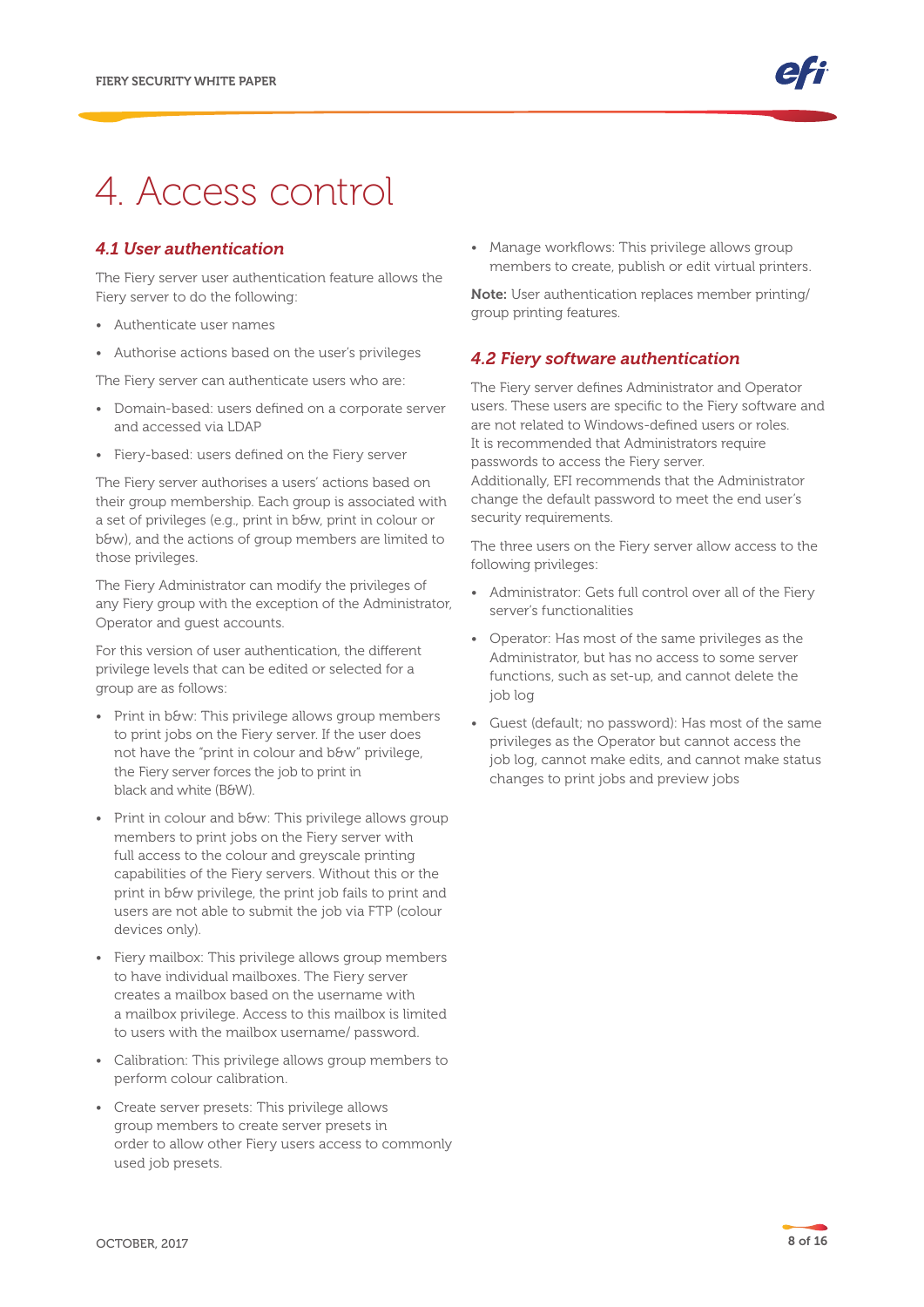# 5. Operating system environment

#### *5.1 Start-up procedures*

The operating system and Fiery system software are loaded from the local HDD during startup.

The BIOS resident on the Fiery motherboard is read-only and stores the information needed to boot up the operating system. Changes to the BIOS (or removal of the BIOS) prevent the Fiery server from functioning properly.

The configuration page lists the values specified during setup. Some information, such as FTP proxy information, password information, and SNMP community names, are not included on the configuration page.

#### *5.2 Linux*

Linux systems do not include a local interface that allows access to the operating system.

#### *5.2.1 Linux antivirus software*

The Linux operating system used on embedded Fiery servers is a dedicated OS for Fiery servers only. It has all of the OS components needed by a Fiery server, but not some of the general-purpose components for Linux systems, such as Ubuntu. In addition to having better performance, this dedicated OS is not subject to the same virus vulnerability as a general-purpose Linux system and Microsoft OS. The antivirus software designed for a general-purpose Linux OS may not be able to run on Fiery servers.

#### *5.3 Windows 10*

External Fiery servers ship with Windows 10 IoT Enterprise 2016 LTSB edition (Windows 10) operating system which contains the latest security protections.

- Windows 10 comes with SMB hardening for SYSVOL and NETLOGON shares which help mitigate man-in-middle attacks for Fiery servers joined to a domain.
- Windows 10 has better memory protections for heap and kernel pools to help prevent exploitation of memory.
- Enable Windows Defender SmartSreen feature to prevent malicious applications from being downloaded. This additional security feature may affect Fiery server performance and is not turned on by default.
- Enterprise certificate pinning helps prevent man-in-the-middle attacks. This is an enterprise feature. Fiery server has to join a domain to enable the feature.
- Windows Defender Antivirus which helps keep devices free of virus and other malware. Fiery server is configured with the feature turned on to scan c:\, but not e:\ by default to minimise performance impact. Please configure Windows Defender to scan e:\ if desired.
- Windows Data Execution Prevention (DEP) can be enabled for the Windows programmes and services to help prevent malware from using memory manipulation technique.

#### *5.3.1 Microsoft security patches*

Microsoft regularly issues security patches to address potential security holes in the Windows 10 operating system. The default setting of Windows Update on Fiery servers is to notify users of patches without downloading them. Clicking on "check for updates" enables the automatic updates and starts the update immediately.

#### *5.3.2 Windows update tools*

Windows-based Fiery servers are capable of using standard Microsoft methods to update all applicable Microsoft security patches. The Fiery server does not support any other third-party update tools for retrieving security patches. EFI has its own dedicated system update tool to handle Fiery software patches.

#### *5.3.3 Windows antivirus software*

Fiery servers use Windows 10 Defender, Microsoft's antivirus software, to protect Fiery servers. In general, antivirus software can be used with a Fiery server. Antivirus software comes in many varieties and may package many components and features to address a particular threat.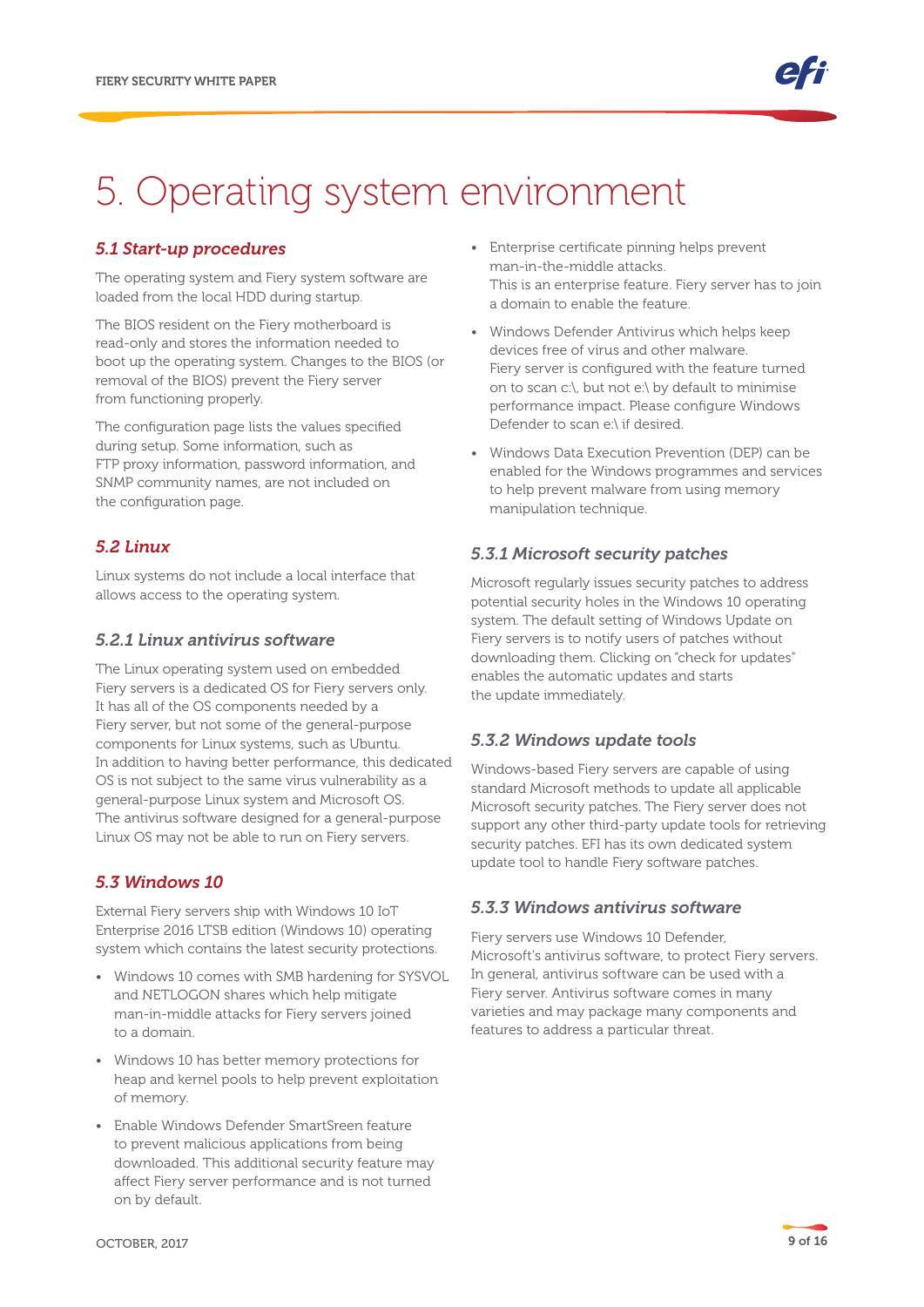Here are a few guidelines to help customers have confidence in the antivirus software they choose. Please note that antivirus software is most useful when installed, configured, and run on the Fiery server itself. For Fiery servers without a local configuration, it is still possible to launch antivirus software on a remote PC and scan a shared Fiery server hard drive. However, EFI suggests that the Fiery Administrator work directly with the antivirus software manufacturer for operational support.

The following are the EFI guidelines for each of the components of Windows antivirus software:

#### • Virus engine

When an antivirus engine scans the Fiery server, regardless of whether it's a scheduled scan or not, it may affect Fiery performance.

#### • Antispyware

An antispyware programme may affect Fiery performance when files are coming into a Fiery server. Examples are incoming print jobs, files that download during a Fiery system update or an automatic update of applications running on a Fiery server.

#### • Built-in firewall

Since the Fiery server has a firewall, antivirus firewalls are not generally required. EFI recommends that customers work with their own IT department and refer to section 3.1 of this document if there is a need to install and run a built-in firewall that comes as part of antivirus software.

#### • Antispam

Fiery supports print-via-email and scan-to-email features. We recommend that a server-based spam filtering mechanism be used. Fiery servers can also be configured to print documents from specified email addresses. The antispam component is not required because running a separate email client (such as Outlook) on the Fiery server is not a supported operation.

#### • Whitelist and blacklist

The whitelist and blacklist functionalities should not typically have adverse effects on the Fiery server. EFI strongly recommends that the customer configure this functionality so that it does not blacklist Fiery modules.

#### • HID and application control

Because of the complex nature of HID and application control, the antivirus configuration must be tested and carefully confirmed when either of these features is in use. When tuned properly, HID and application control are excellent security measures and coexist with the Fiery server. However, it is very easy to cause server issues with the wrong HID parametre settings and wrong file exclusions — many times caused by "accepting the defaults." The solution is to review the selected options in HID and/or application control settings in conjunction with Fiery server settings such as network ports, network protocols, application executables, configuration files, temp files, and so on.

#### *5.4 Email viruses*

Typically, viruses transmitted via email require some type of execution by the receiver. Attached files that are not PDL files are discarded by the Fiery server. The Fiery server also ignores email in RTF or HTML or any included JavaScript. Aside from an email response to a specific user based on a received command, all files received via email are treated as PDL jobs. Please see the details on Fiery email printing workflow in section 6.4 in this document.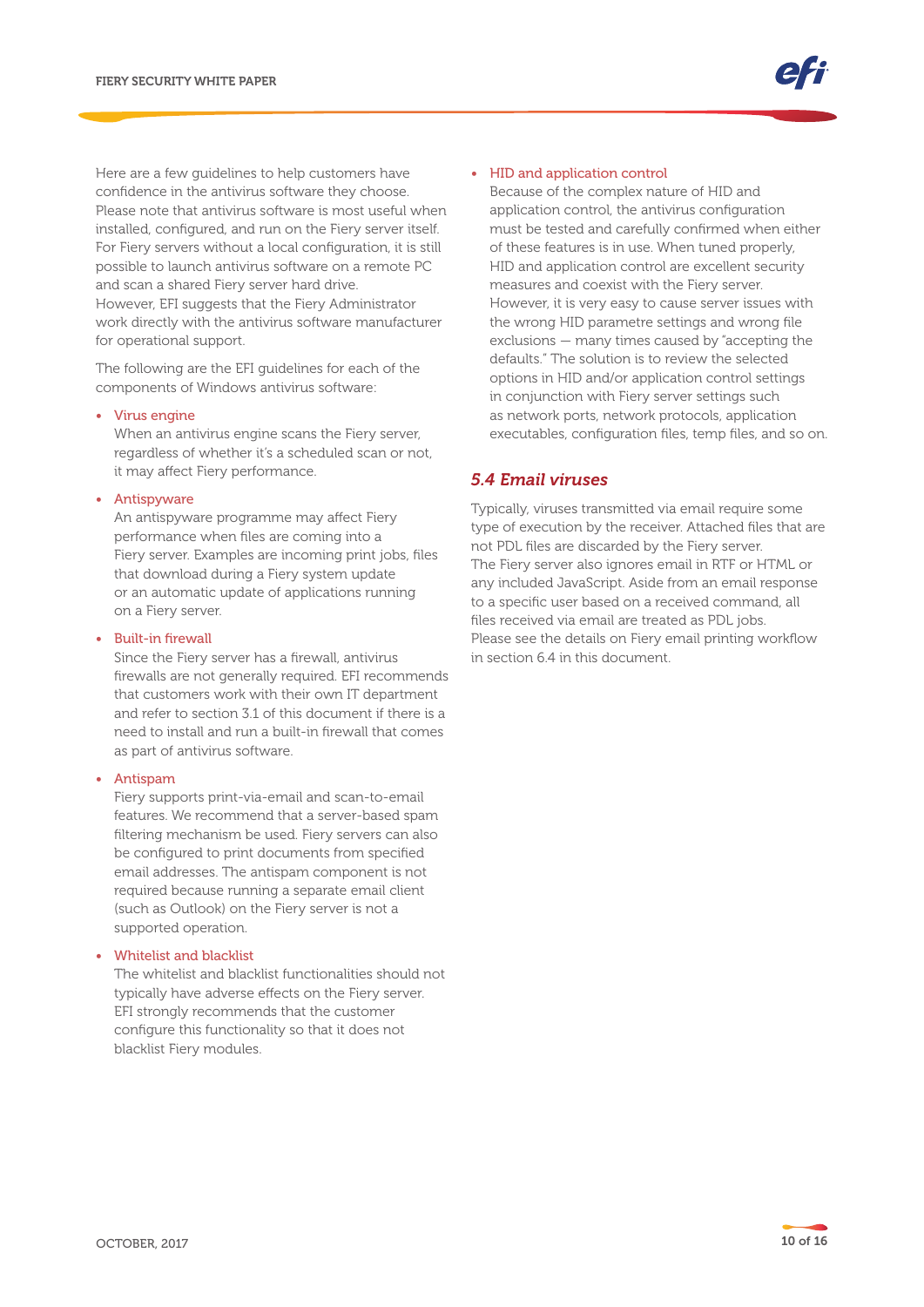# 6. Data security

### *6.1 Encryption of critical information*

Encryption of critical information in the Fiery server ensures that all passwords and related configuration information are secure when stored in the Fiery server. NIST 2010 compliant cryptographic algorithms are used.

#### *6.2 Standard printing*

Jobs submitted to the Fiery server may be sent to one of the following print queues published by the Fiery server:

- Hold queue
- Print queue
- Sequential print queue
- Direct queue direct connection
- Virtual printers (custom queues defined by the Fiery Administrator)

The Fiery Administrator can disable the print queue and direct queue to limit automatic printing. With passwords enabled on the Fiery server, this feature limits printing to Fiery Operators and Administrators.

#### *6.2.1 Hold, print and sequential print queues*

When a job is printed to the print queue or the hold queue, the job is spooled to the hard drive on the Fiery server. Jobs sent to the hold queue are held on the Fiery hard drive until the user submits the job for printing or deletes the job using a job management utility, such as the Fiery Command WorkStation.

The sequential print queue allows the Fiery to maintain the job order on certain jobs sent from the network. The workflow will be "first in, first out" (FIFO), respecting the order in which the jobs were received over the network. Without sequential print queue enabled, print jobs submitted through the Fiery can get out of order due to many factors, such as the Fiery allowing smaller jobs to skip ahead while larger jobs are spooling.

#### *6.2.2 Printed queue*

Jobs sent to the print queue are stored in the printed queue on the Fiery server, if enabled. The Administrator can define the number of jobs kept in the printed queue. When the printed queue is disabled, jobs are deleted automatically after being printed.

#### *6.2.3 Direct queue (direct connection)*

Direct queue is designed for font downloading and applications that require direct connection to PostScript module in Fiery servers.

EFI does not recommend printing to the direct queue. Fiery deletes all jobs sent via the direct connection after printing. However, EFI does not guarantee that all temporary files relating to the job will be deleted.

Jobs of VDP, PDF, or TIFF file types are rerouted to the print queue when sent to the direct queue. Jobs sent via the SMB network service may be routed to the print queue when sent to the direct queue.

### *6.2.4 Job deletion*

When a job is deleted from the Fiery server automatically or using Fiery tools, the job cannot be viewed or retrieved using Fiery tools. If the job was spooled to the Fiery HDD, the job's elements may remain on the HDD and could theoretically be recovered with certain tools, such as forensic disk analysis tools.

#### *6.2.5 Secure erase*

Secure erase is designed to remove the content of a submitted job from the Fiery HDD whenever a Fiery function deletes a job. At the instance of deletion, each job source file is overwritten three times using an algorithm based on US DoD specification DoD5220.22M.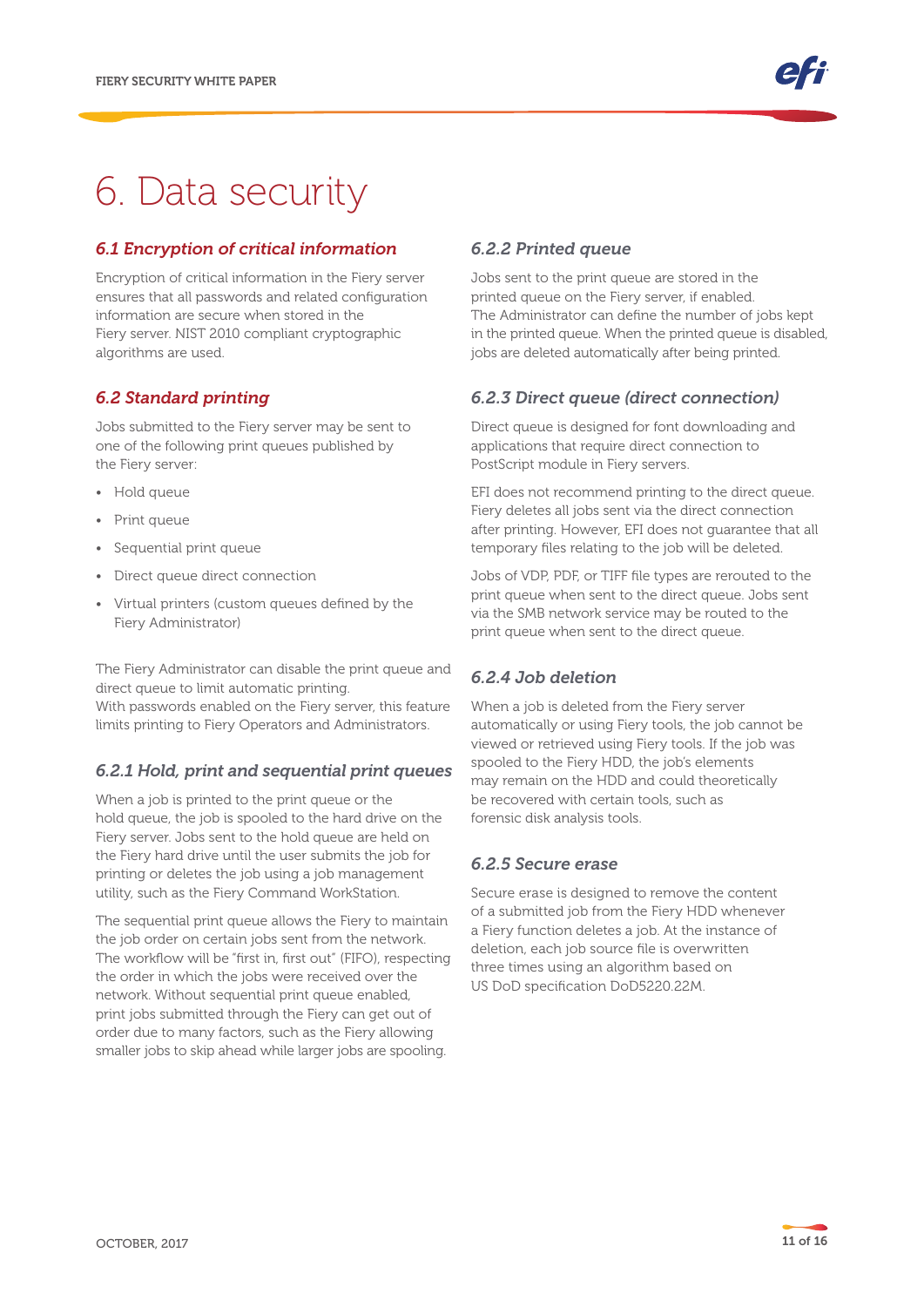The following limitations and restrictions apply to secure erase:

- It does not apply to job files located in systems other than the Fiery server, such as the following:
	- Copies of the job load balanced to another Fiery server
	- Copies of the job archived to media or network drives
	- Copies of the job located on client workstations
	- Pages of a job merged or copied entirely into another job
- It does not delete any entries from the job log.
- If the system is manually powered off before a job deletion has completed, there is no guarantee that the job will be fully deleted.
- Jobs deleted before this feature is enabled are not securely erased.
- It does not delete any job data that may have been written to disk due to disk swapping.
- It disables automatic defragmentation on Windows OS. If enabled, the OS could move job data around as it defragments. In that case, portions of the job data in the original location might not be overwritten for a secure erase.
- Jobs submitted through an FTP server may be saved by the FTP client before being passed to the Fiery system software. Because the Fiery system software has no control over this process, the system cannot securely erase the jobs saved by the FTP client.
- Jobs printed via SMB go through the spooler on the Fiery, which saves the jobs to disk. Because the Fiery system software has no control over this process, the system cannot securely erase these jobs.

Note: Disk swapping occurs to create more virtual memory than there is physical memory. This process is handled in the operating system layer, and the Fiery server has no control over it. However, disk swap space is regularly rewritten during the operating system operation as various segments of memory are moved between memory and disk. This process can lead to some job segments being stored to disk temporarily.

#### *6.2.6 System memory*

The processing of some files may write some job data to the operating system memory. In some cases, this memory may be swapped to the HDD and is not specifically overwritten.

#### *6.3 Secure print*

The secure print function requires the user to enter a jobspecific password at the Fiery server to allow the job to print.

This feature requires access from the printer's control panel. The feature's purpose is to limit access to a document to a user who (a) has the password for the job and (b) can enter it locally at the printer's control panel.

#### *6.3.1 Workflow*

The user enters a password in the secure print field in the Fiery driver. When this job is sent to the Fiery server's print or hold queue, the job is queued and held for the password.

Note: Jobs sent with a secure print password are not viewable from Fiery Command WorkStation.

From the printer's control panel, the user enters a secure print window and enters a password. The user can then access the jobs sent with that password and print and/or delete the jobs.

The printed secure job is not moved to the printed queue. The job is deleted automatically, once it has finished printing..

#### *6.4 Email printing*

The Fiery server receives and prints jobs sent via email. The Administrator can store a list on the Fiery server of authorised email addresses. Any email received from an email address that is not in the authorised email address list is deleted. The Administrator can turn off the email printing feature. The email printing feature is off by default.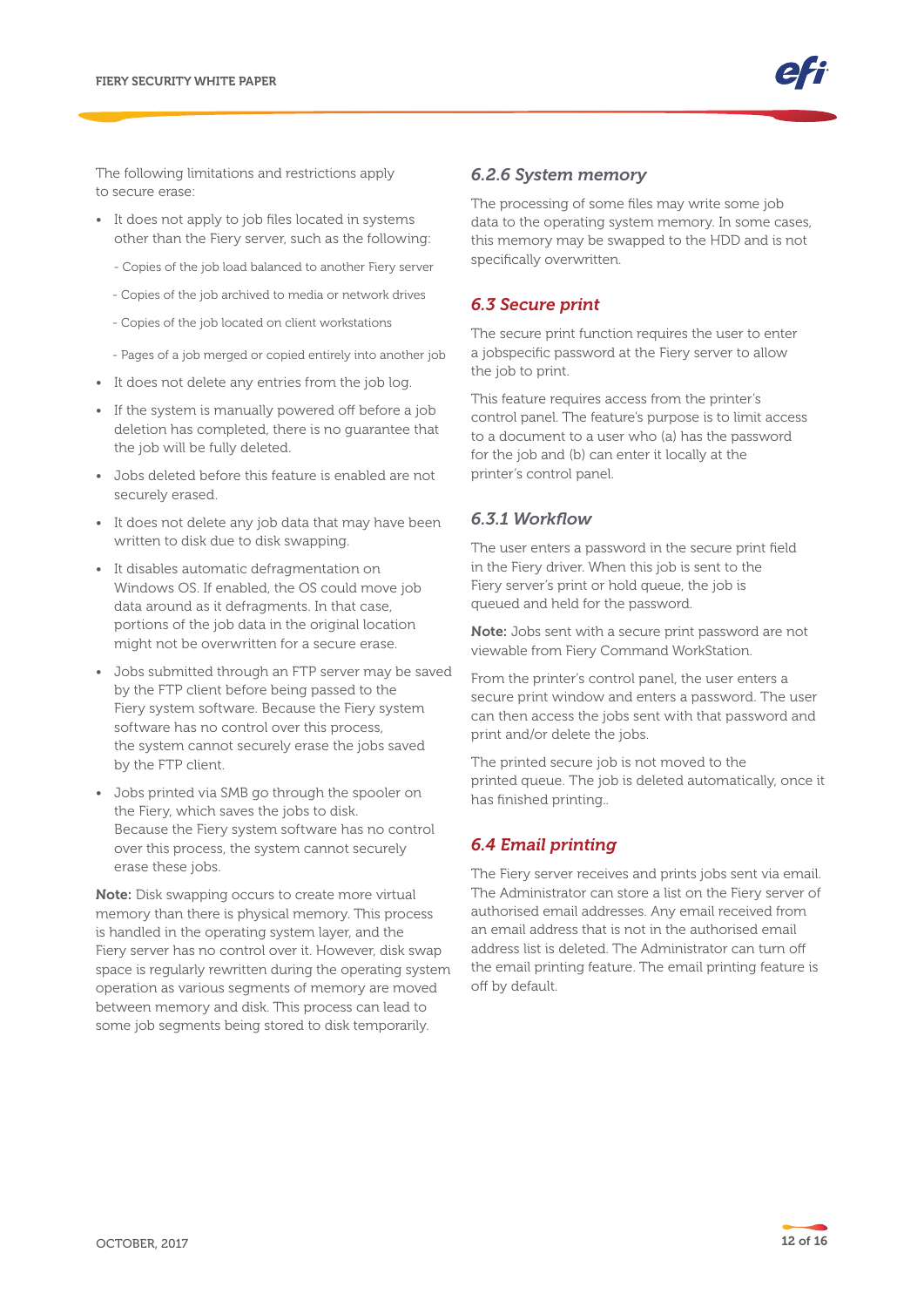#### *6.5 Job management*

Jobs submitted to the Fiery server can only be acted upon by using a Fiery job management utility with either Administrator or Operator access.

### *6.6 Job log*

The job log is stored on the Fiery server. Individual records of the job log cannot be deleted. The job log contains print and scan job information, such as the user who initiated the job; the time the job was carried out; and characteristics of the job in terms of paper used, colour and so on. The job log can be used to inspect the job activity of the Fiery server.

A user with Operator access can view, export or print the job log from Fiery Command WorkStation. A user with Administrator access can delete the job log from the Fiery Command WorkStation.

#### *6.7 Setup*

Setup requires an Administrator password. The Fiery server can be set up either from the Fiery configure tool or from setup in Fiery QuickTouch interface. The Fiery configure tool can be launched from the Fiery WebTools and Fiery Command WorkStation.

#### *6.8 Scanning*

The Fiery server allows an image placed on the copier glass to be scanned back to the workstation that initiated the scan using a Fiery TWAIN plug-in. The plug-in is supported with the Adobe® Photoshop and textbridge applications. When a scan function is initiated from a workstation, the raw bitmap image is sent directly to the workstation.

The user can scan documents to the Fiery server for distribution, storage and retrieval. All scanned documents are written to disk. The Administrator can configure the Fiery server to delete scan jobs automatically after a predefined timeframe. Scan jobs can be distributed via the following methods:

• Email: In this process, an email is sent to a mail server, where it is routed to the desired destination. Note: If the file size is greater than the Administrator-defined maximum, the job is stored on the Fiery HDD, which is accessible through a URL.

- FTP: The file is sent to a FTP destination. A record of the transfer, including the destination, is kept in the FTP log, which is accessible from the LCD print pages command. An FTP proxy server can be defined to send the job through a firewall.
- Fiery hold queue: The file is sent to the Fiery hold queue (see 6.2.1 section above) and is not kept as a scan job.
- Internet fax: The file is sent to a mail server where it is routed to the desired internet fax destination.
- Mailbox: The file is stored on the Fiery server with a mailbox code number. The user needs to enter the correct mailbox number to access the stored scan job. Some Fiery server versions also require a password. The scan job is retrievable through a URL.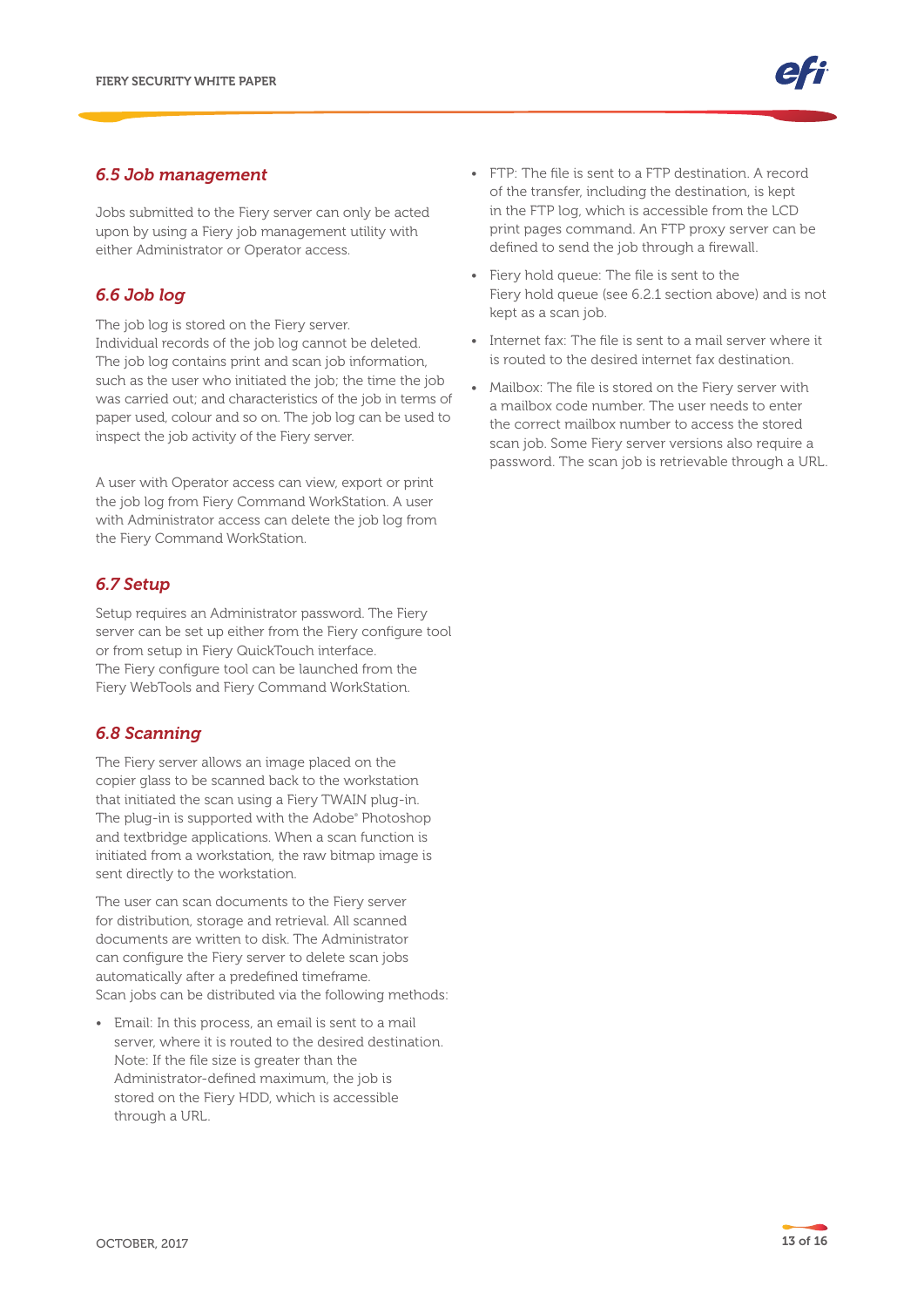## 7. Guidelines for a secure Fiery configuration

The following guidelines can help Fiery Administrators improve security when configuring the Fiery server.

- Change the default Fiery Administrator password in security to conform with password policy within your organisation.
- SNMP in network -> SNMP: (a) Choosing maximum security makes the Fiery server to support only SNMP v3. (b) In case SNMP manager only works with SNMP v1/v2c, please change the default read community name.
- Disable FTP printing in job submission if it's not needed.
- Disable WSD in job submission.
- Disable Windows printing in job submission if using lpr, or port9100, or IPP to print.
- Block ports (enable TCP/IP port filter in security -> TCP/IP port filtering and uncheck ports 137-139 and 445 if you don't use Windows printing, and no need to access or share file folders.

In addition to OS-level protections, the Fiery server has additional security features to help protect your data:

- Fiery servers come with secure print to ensure that what a user prints is picked up by that user.
- Fiery integrates with the leading job accounting solutions to include additional security through follow-me printing.

It is recommended that administrators change the password upon installation. It is also highly recommended to change the password regularly in compliance with the organisation's IT policy. The administrator password gives a user full access to the Fiery server locally and/or from a remote client. That includes, but is not limited to, the file system, system security policy, and registry entries. In addition, this user can change the administrator password, denying anyone else access to the Fiery server.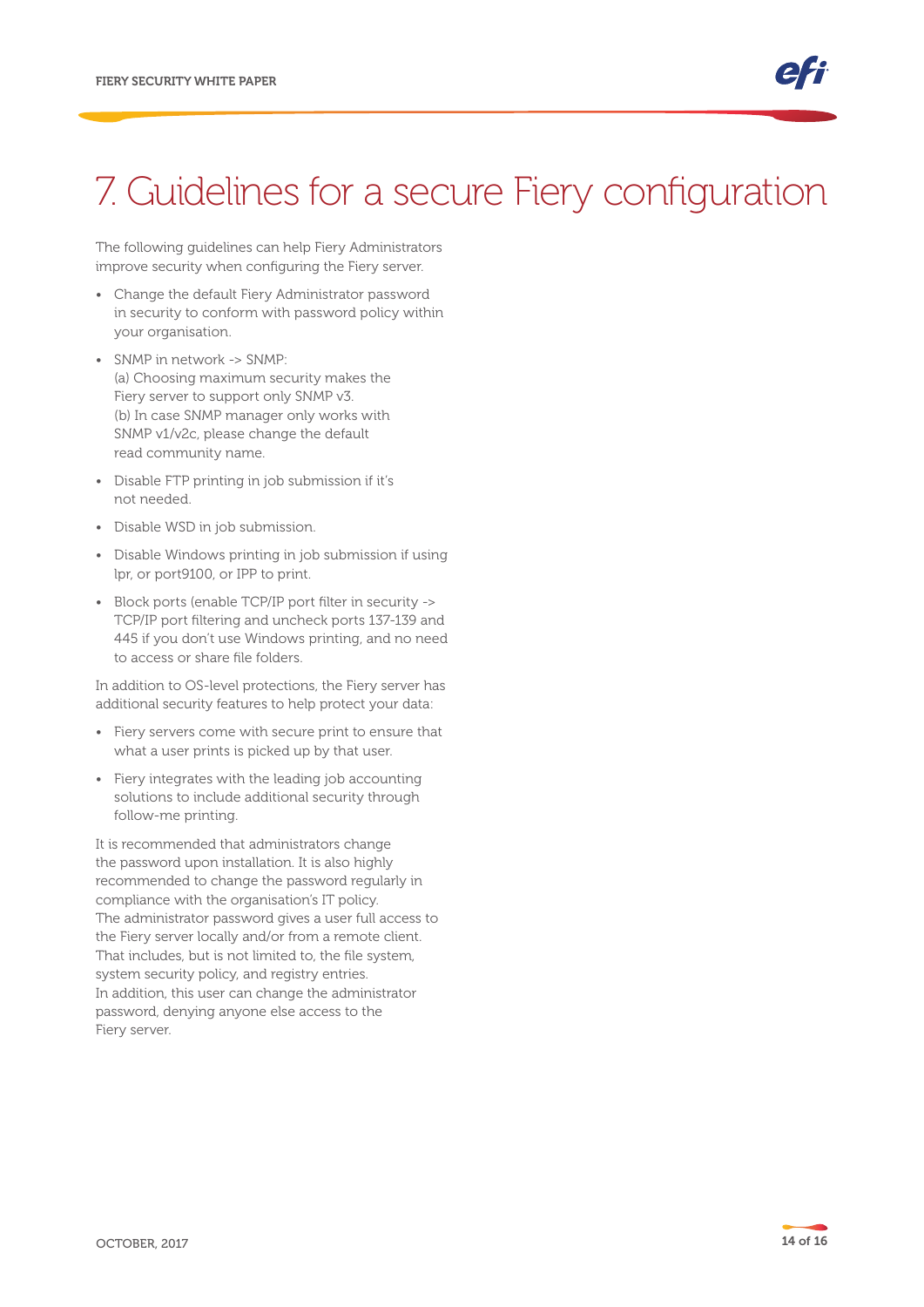# 8. Conclusion

EFI offers a robust set of standard features and options on the Fiery server to help our customers meet the need for a comprehensive and customisable security solution for any environment. EFI is committed to ensuring that our customers' businesses run at top efficiency and effectively protect the Fiery server against vulnerabilities from either malicious or unintentional use. Therefore, EFI is continually developing new technologies to provide comprehensive and reliable security solutions for the Fiery server.